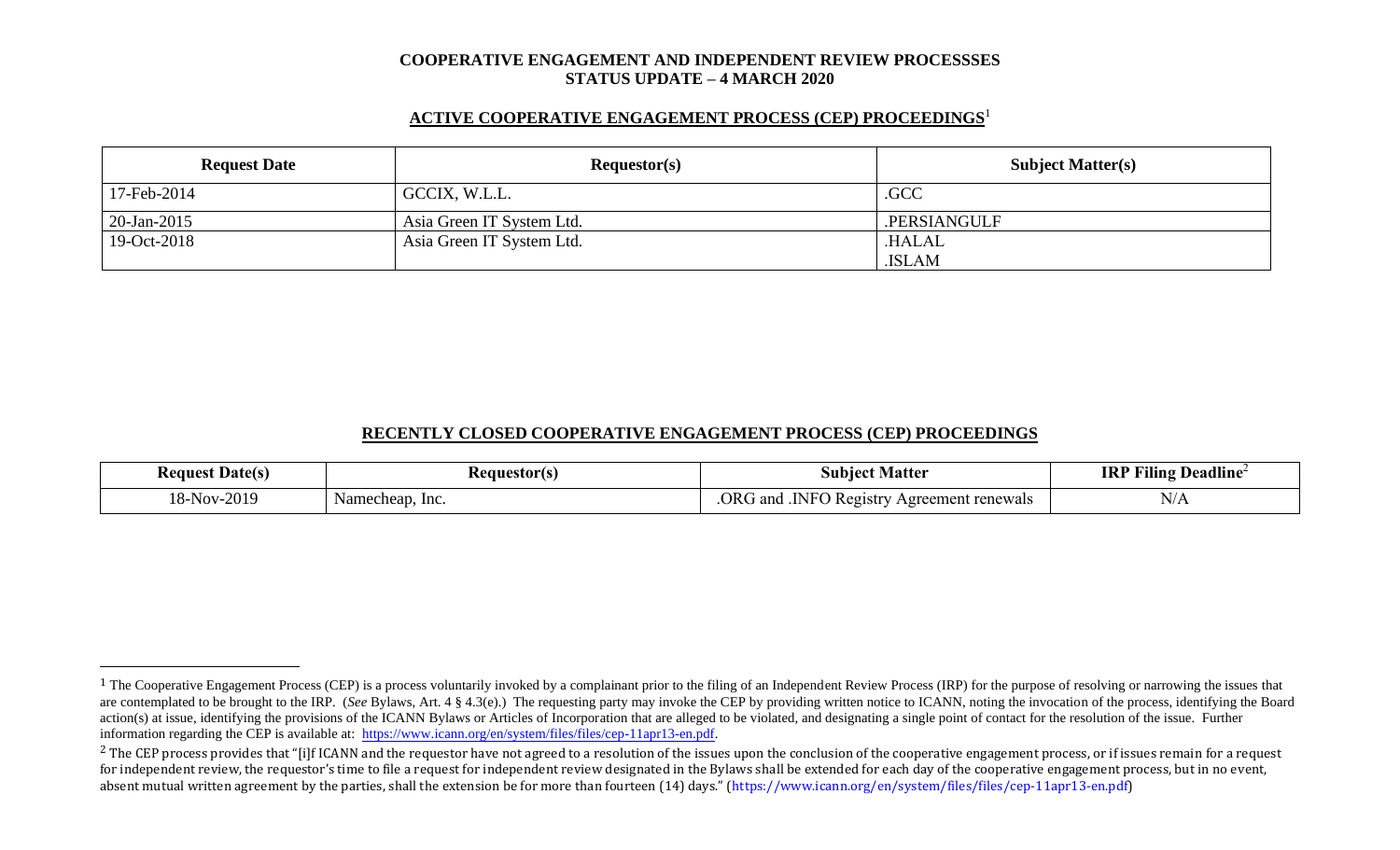### **COOPERATIVE ENGAGEMENT AND INDEPENDENT REVIEW PROCESSSES STATUS UPDATE – 4 MARCH 2020**

# **ACTIVE INDEPENDENT REVIEW PROCESS (IRP) PROCEEDINGS** 3

| Date ICANN<br><b>Received</b><br><b>Notice of</b><br><b>IRP</b> | Date IRP<br><b>Commenced</b><br>by ICDR | <b>Requestor</b>                                                                         | <b>Subject</b><br><b>Matter</b> | <b>Status</b>                                                                            |
|-----------------------------------------------------------------|-----------------------------------------|------------------------------------------------------------------------------------------|---------------------------------|------------------------------------------------------------------------------------------|
| 14-Nov-2018                                                     | 26-Nov-2018                             | Afilias Domains No. 3 Limited                                                            | .WEB                            | Panel Selection: Full Panel confirmed on 20 August 2019.                                 |
|                                                                 |                                         | https://www.icann.org/resources/pages/irp-<br>afilias-v-icann-2018-11-30-en              |                                 | Materials: Written submissions, Declaration(s), and Scheduling Order(s) are posted here. |
|                                                                 |                                         |                                                                                          |                                 | Hearing(s): Preliminary hearing took place on 2 October 2019.                            |
| 18-Nov-2019                                                     | 16-Dec-2019                             | Fegistry, LLC, Minds + Machines Group,                                                   | <b>HOTEL</b>                    | Panel Selection: IRP commenced on 16 December 2019; no panelists have been selected.     |
|                                                                 |                                         | Ltd., Radix Domain Solutions Pte. Ltd.,<br>and Domain Ventures Partners PCC<br>Limited   |                                 | Materials: Written submissions, Declaration(s), and Scheduling Order(s) are posted here. |
|                                                                 |                                         | https://www.icann.org/resources/pages/irp-<br>fegistry-et-al-v-icann-hotel-2019-12-20-en |                                 | $\frac{Hearing(s)}{S}$ . No hearings are currently scheduled.                            |
| 25-Feb-2020                                                     | 26-Feb-2020                             | Namecheap, Inc.                                                                          | .ORG                            | Panel Selection: IRP commenced on 26 February 2020; no panelists have been selected.     |
|                                                                 |                                         | https://www.icann.org/resources/pages/irp-<br>namecheap-v-icann-2020-03-03-en            | .INFO<br>.BIZ                   | Materials: Written submissions, Declaration(s), and Scheduling Order(s) are posted here. |
|                                                                 |                                         |                                                                                          |                                 | Hearing(s): No hearings are currently scheduled.                                         |

<sup>&</sup>lt;sup>3</sup> IRP is intended to hear and resolve Disputes for the following purposes: (i) ensure that ICANN does not exceed the scope of its Mission and otherwise complies with its Articles of Incorporation and Bylaws; (ii) empower the global Internet community and Claimants to enforce compliance with the Articles of Incorporation and Bylaws through meaningful, affordable and accessible expert review of Covered Actions (as defined in § 4.3(b)(i)); (iii) ensure that ICANN is accountable to the global Internet community and Claimants; (iv) address claims that ICANN has failed to enforce its rights under the IANA Naming Function Contract (as defined in Section 16.3(a)); (v) provide a mechanism by which direct customers of the IANA naming functions may seek resolution of PTI (as defined in Section 16.1) service complaints that are not resolved through mediation; (vi) reduce Disputes by creating precedent to guide and inform the Board, Officers (as defined in Section 15.1), Staff members, Supporting Organizations, Advisory Committees, and the global Internet community in connection with policy development and implementation; (vii) secure the accessible, transparent, efficient, consistent, coherent, and just resolution of Disputes; (viii) lead to binding, final resolutions consistent with international arbitration norms that are enforceable in any court with proper jurisdiction; and (ix) provide a mechanism for the resolution of Disputes, as an alternative to legal action in the civil courts of the United States or other jurisdictions. (*See* Bylaws, Art. 4, § 4.3)